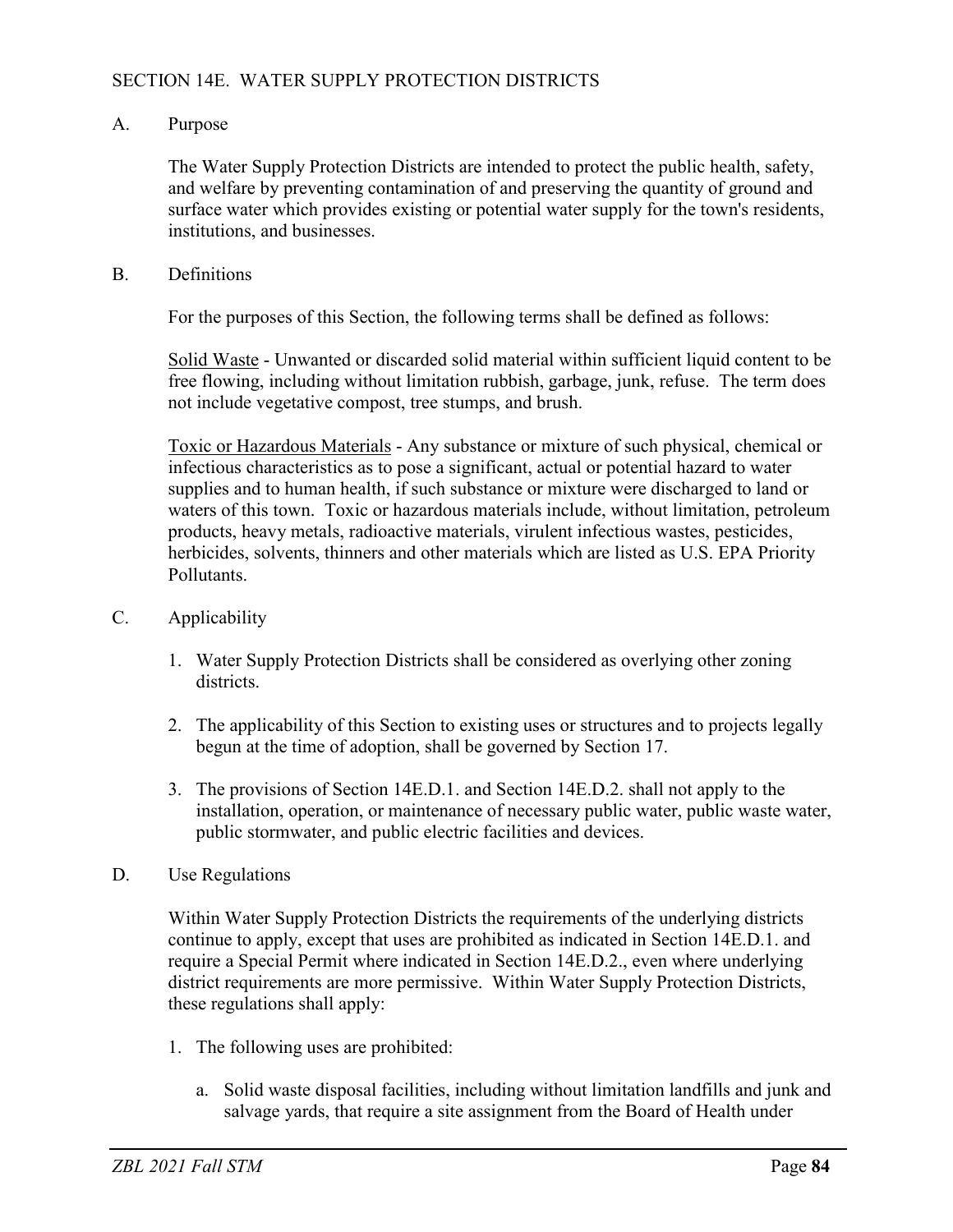M.G.L., Ch.111, s.150A (the landfill site assignment law) and regulations adopted by the Department of Environmental Quality Engineering, 310 CMR 19.00;

- b. Storage of petroleum and other refined petroleum products, including without limitation gasoline, waste oil, and diesel fuel, except within buildings which it will heat or where it currently exists or for in-kind replacement or in quantities for normal household use, provided there is compliance with all local, state, and federal laws;
- c. Storage of road salt or other de-icing chemicals in quantities greater than for normal household use;
- d. Storage of Hazardous Wastes, including without limitation chemical wastes, radioactive wastes, and waste oil in quantities greater than resulting from normal household activities;
- e. Manufacture, use, storage, or disposal of toxic or hazardous materials as an integral part of a principal activity, but excluding domestic activities and pesticide applications;
- f. Motor vehicle service stations, repair garages, car washes, truck or bus terminals, heliports, airports, electronic manufacturing, metal plating, commercial chemical and bacteriological laboratories, and dry cleaning establishments using toxic or hazardous materials on site;
- g. Disposal of Hazardous Wastes.
- 2. If, in the judgment of the Special Permit Granting Authority, the Design and Operation Standards in Section 14E.F. are adequately satisfied and not otherwise prohibited in Section 14E.D.1., the following uses may be allowed upon issuance of a Special Permit and subject to such conditions as the SPGA may impose. Failure to comply with the terms and conditions of a Special Permit shall be grounds for revocation of said permit.
	- a. Commercial Mining of Land;
	- b. Major Construction Projects which are subject to site plan review.
	- c. Parking lots, vehicle rental agencies, photographic processing establishments, or printing establishments;
	- d. Any uses where more than 10,000 square feet of any lot would be rendered impervious.
- E. Project Approval

The provisions of Section 16A shall apply.

F. Design and Operation Standards